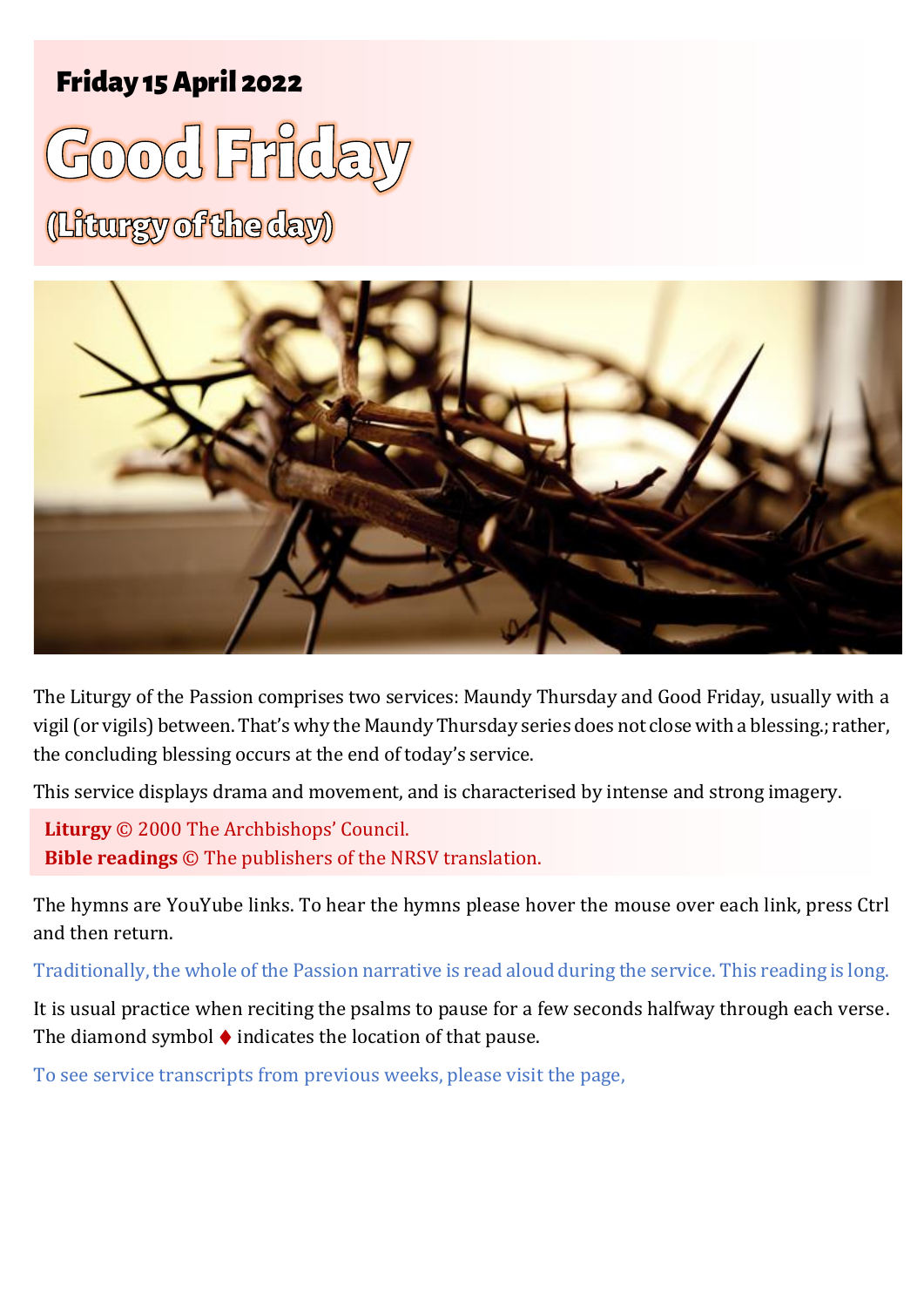# **Celebration of our Lord's Passion**

The leader enters in silence. All kneel for a time of silent prayer.

The leader stands and says the Collect

Almighty Father, look with mercy on this your family for which our Lord Jesus Christ was content to be betrayed and given up into the hands of wicked men and to suffer death upon the cross; who is alive and glorified with you and the Holy Spirit, one God, now and for ever. All **Amen.**

# **Liturgy of the word**

## **First reading**

A reading from the book of the prophet Isaiah See, my servant shall prosper; he shall be exalted and lifted up, and shall be very high. Just as there were many who were astonished at him —so marred was his appearance, beyond human semblance, and his form beyond that of mortals so he shall startle many nations; kings shall shut their mouths because of him; for that which had not been told them they shall see, and that which they had not heard they shall contemplate. Who has believed what we have heard? And to whom has the arm of the Lord been revealed? For he grew up before him like a young plant, and like a root out of dry ground; he had no form or majesty that we should look at him, nothing in his appearance that we should desire him. He was despised and rejected by others; a man of suffering and acquainted with infirmity;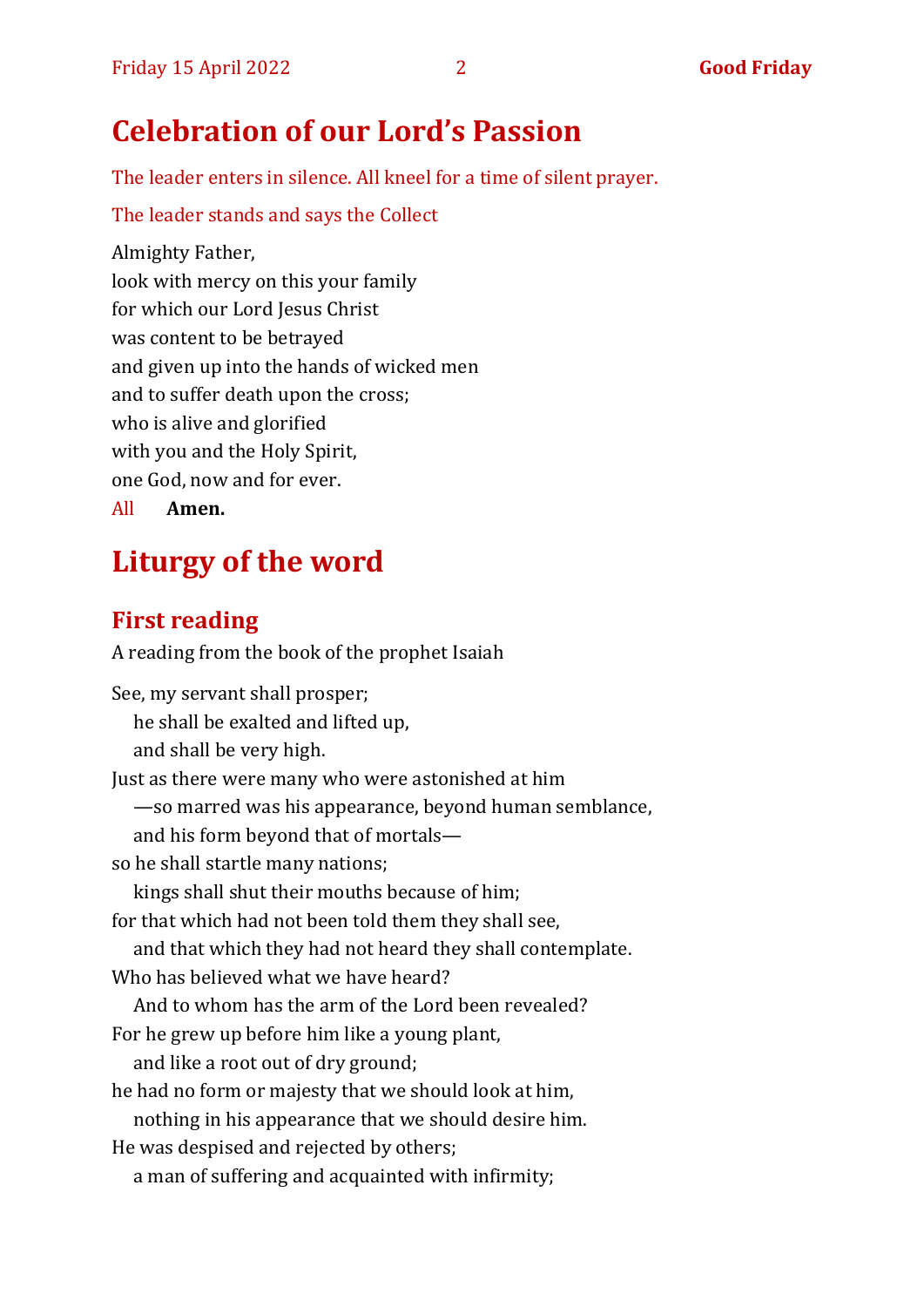and as one from whom others hide their faces he was despised, and we held him of no account. Surely he has borne our infirmities and carried our diseases; yet we accounted him stricken, struck down by God, and afflicted. But he was wounded for our transgressions, crushed for our iniquities; upon him was the punishment that made us whole, and by his bruises we are healed. All we like sheep have gone astray; we have all turned to our own way, and the Lord has laid on him the iniquity of us all. He was oppressed, and he was afflicted, yet he did not open his mouth; like a lamb that is led to the slaughter, and like a sheep that before its shearers is silent, so he did not open his mouth. By a perversion of justice he was taken away. Who could have imagined his future? For he was cut off from the land of the living, stricken for the transgression of my people. They made his grave with the wicked and his tombwith the rich, although he had done no violence, and there was no deceit in his mouth. Yet it was the will of the Lord to crush him with pain. When you make his life an offering for sin, he shall see his offspring, and shall prolong his days; through him the will of the Lord shall prosper. Out of his anguish he shall see light; he shall find satisfaction through his knowledge. The righteous one, my servant, shall make many righteous, and he shall bear their iniquities. Therefore I will allot him a portion with the great, and he shall divide the spoil with the strong;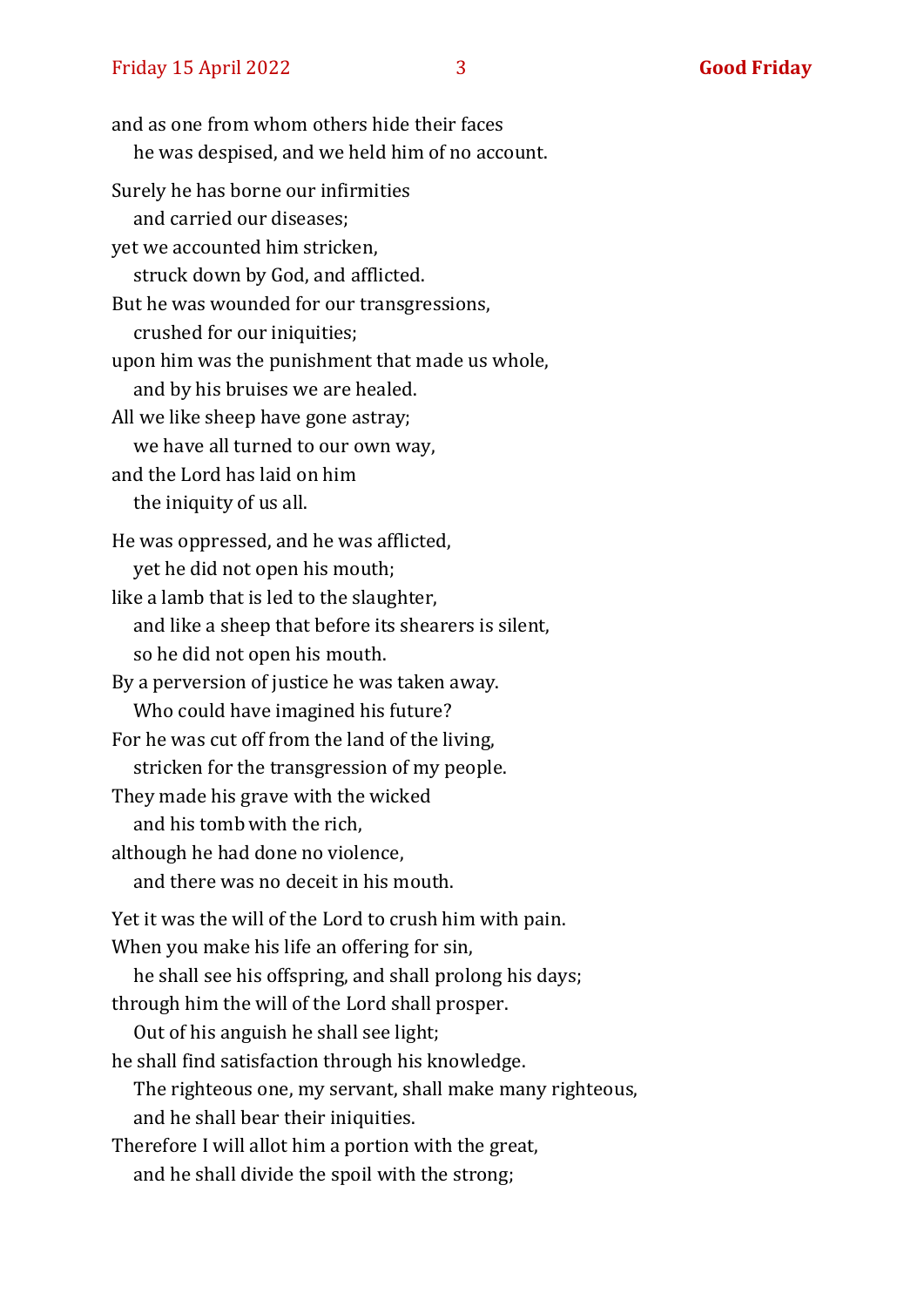because he poured out himself to death,

and was numbered with the transgressors;

yet he bore the sin of many,

and made intercession for the transgressors. *Isaiah 52:13–53:12*

This is the Word of the Lord

All **Thanks be to God.**

#### **Psalm 31**

All **Christ humbled himself and became obedient unto death, even death on a cross. Therefore, God has highly exalted him and bestowed on him the name that is above every name.**

In you, O Lord, I seek refuge;

do not let me ever be put to shame; ♦

in your righteousness deliver me.

**Incline your ear to me;**

#### **rescue me speedily.** ♦

- **Be a rock of refuge for me,**
	- **a strong fortress to save me.**

You are indeed my rock and my fortress;  $\blacklozenge$ 

for your name's sake lead me and guide me,

**take me out of the net that is hidden for me,** ♦

#### **for you are my refuge.**

Into your hand I commit my spirit;  $\triangleleft$ you have redeemed me, O Lord, faithful God.

**You hate those who pay regard to worthless idols, but I trust in the Lord.** ♦

I will exult and rejoice in your steadfast love, because you have seen my affliction; ♦

you have taken heed of my adversities,

```
and have not delivered me into the hand of the enemy; ♦
you have set my feet in a broad place.
```
Be gracious to me, O Lord, for I am in distress; my eye wastes away from grief,  $\triangleleft$ my soul and body also.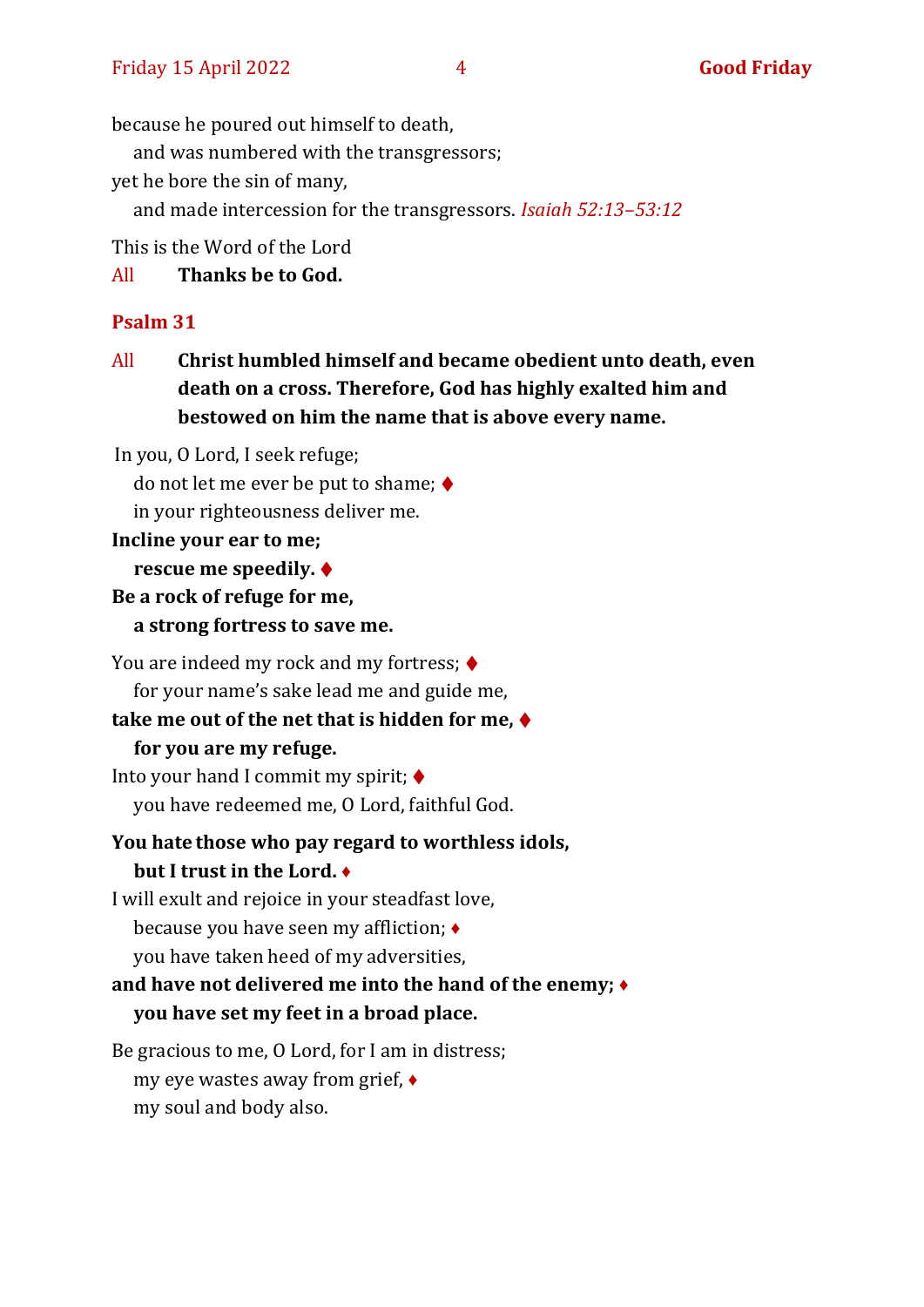## **For my life is spent with sorrow, and my years with sighing;** ♦ **my strength fails because of my misery, and my bones waste away.** I am the scorn of all my adversaries, a horror to my neighbours, ♦ an object of dread to my acquaintances; those who see me in the street flee from me. **I have passed out of mind like one who is dead;** ♦ **I have become like a broken vessel.** For I hear the whispering of many terror all around!— ♦ as they scheme together against me, as they plot to take my life. **But I trust in you, O Lord;** ♦ **I say, 'You are my God.'** My times are in your hand;  $\triangleleft$ deliver me from the hand of my enemies and persecutors. **Let your face shine upon your servant;** ♦ **save me in your steadfast love.** Do not let me be put to shame, O Lord, for I call on you; ♦ let the wicked be put to shame; let them go dumbfounded to Sheol. **Let the lying lips be stilled** ♦ **that speak insolently against the righteous with pride and contempt.** O how abundant is your goodness that you have laid up for those who fear you, ♦ and accomplished for those who take refuge in you, in the sight of everyone! **In the shelter of your presence you hide them from human plots;** ♦ **you hold them safe under your shelter from contentious tongues.** Blessed be the Lord, ♦

for he has wondrously shown his steadfast love to me when I was beset as a city under siege.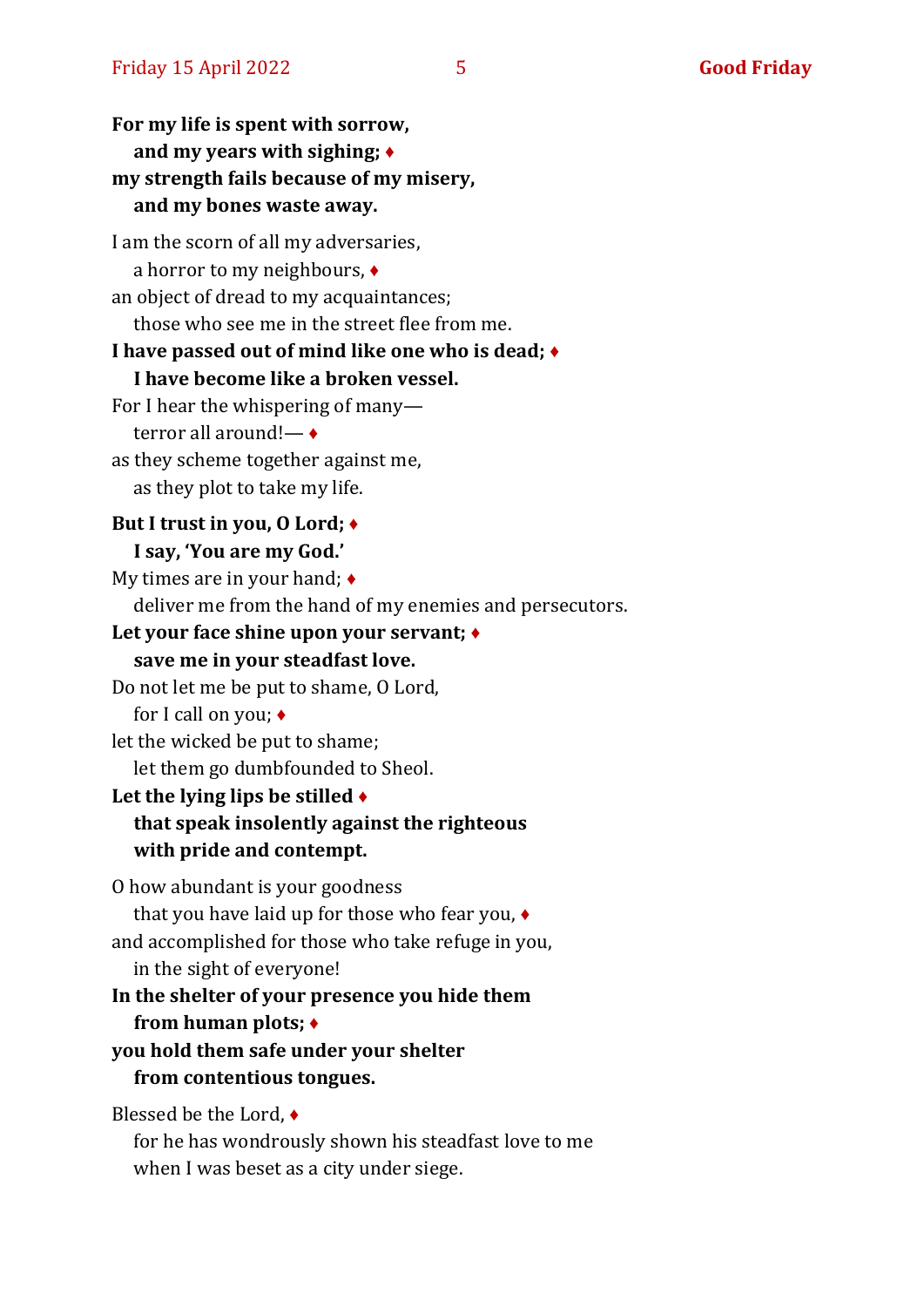#### **I had said in my alarm, 'I am driven far from your sight.'** ♦ **But you heard my supplications when I cried out to you for help.**

Love the Lord, all you his saints. ♦ The Lord preserves the faithful, but abundantly repays the one who acts haughtily.

**Be strong, and let your heart take courage,** ♦

**all you who wait for the Lord.**

All **Christ humbled himself and became obedient unto death, even death on a cross. Therefore, God has highly exalted him and bestowed on him the name that is above every name.** *Psalm 31*

## **Second reading**

A reading from the Letter to the Hebrews

Since we have a great high priest who has passed through the heavens, Jesus, the Son of God, let us hold fast to our confession. For we do not have a high priest who is unable to sympathize with our weaknesses, but we have one who in every respect has been tested as we are, yet without sin. Let us therefore approach the throne of grace with boldness, so that we may receive mercy and find grace to help in time of need.

Every high priest chosen from among mortals is put in charge of things pertaining to God on their behalf, to offer gifts and sacrifices for sins. He is able to deal gently with the ignorant and wayward, since he himself is subject to weakness; and because of this he must offer sacrifice for his own sins as well as for those of the people. And one does not presume to take this honour, but takes it only when called by God, just as Aaron was.

So also Christ did not glorify himself in becoming a high priest, but was appointed by the one who said to him,

'You are my Son, today I have begotten you';

as he says also in another place,

'You are a priest for ever,

according to the order of Melchizedek.'

In the days of his flesh, Jesus offered up prayers and supplications, with loud cries and tears, to the one who was able to save him from death, and he was heard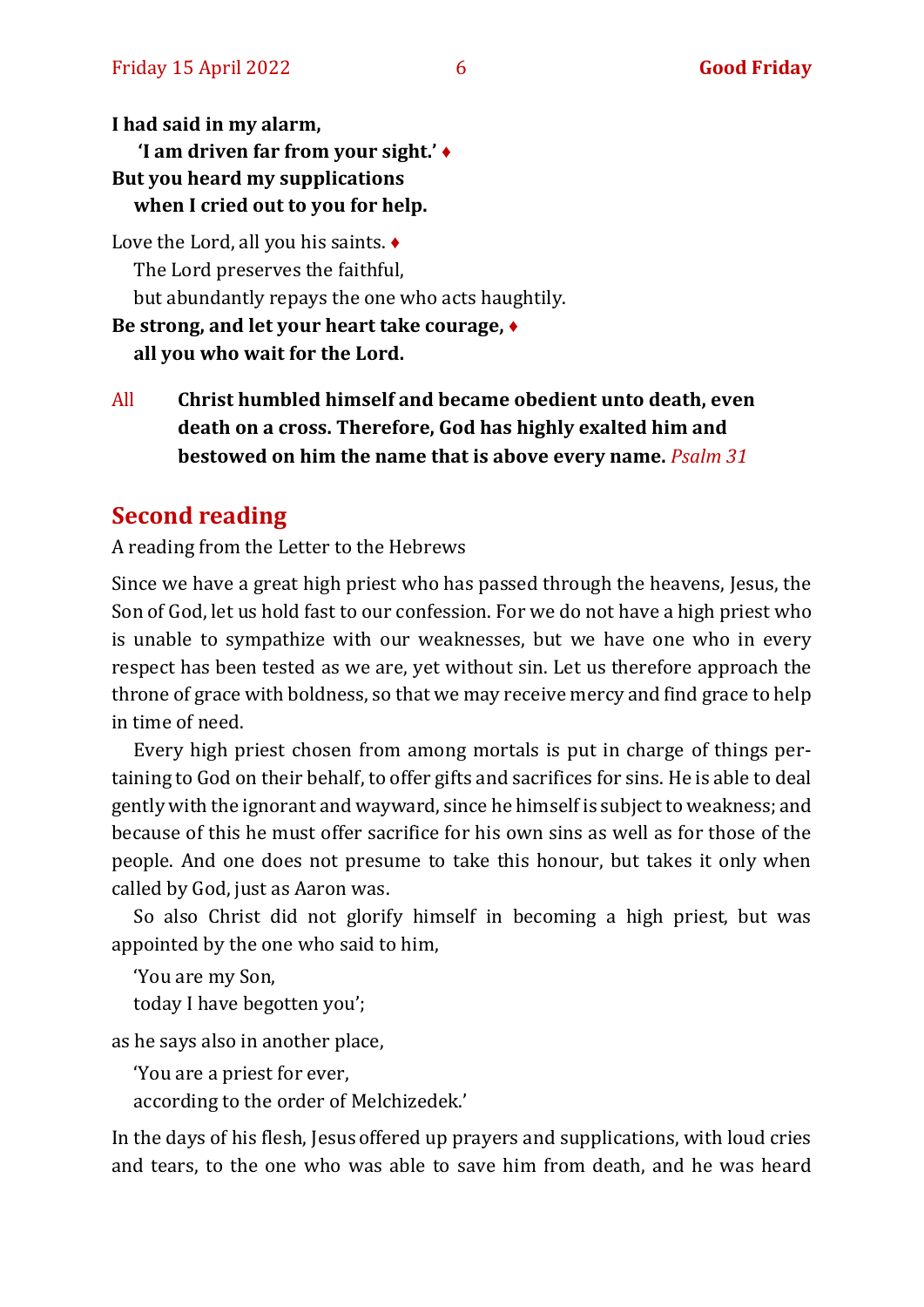because of his reverent submission. Although he was a Son, he learned obedience through what he suffered; and having been made perfect, he became the source of eternal salvation for all who obey him, having been designated by God a high priest according to the order of Melchizedek. *Hebrews 4:14–5:10*

This is the Word of the Lord

All **Thanks be to God.**

### **Gospel reading**

Hear the Gospel of our Lord Jesus Christ according to John

#### All **Glory to you O Lord.**

Jesus went out with his disciples across the Kidron valley to a place where there was a garden, which he and his disciples entered. Now Judas, who betrayed him, also knew the place, because Jesus often met there with his disciples. So Judas brought a detachment of soldiers together with police from the chief priests and the Pharisees, and they came there with lanterns and torches and weapons. Then Jesus, knowing all that was to happen to him, came forward and asked them, 'For whom are you looking?' They answered, 'Jesus of Nazareth.'Jesus replied, 'I am he.' Judas, who betrayed him, was standing with them. When Jesus said to them, 'I am he', they stepped back and fell to the ground. Again he asked them, 'For whom are you looking?' And they said, 'Jesus of Nazareth.' Jesus answered, 'I told you that I am he. So if you are looking for me, let these men go.' This was to fulfil the word that he had spoken, 'I did not lose a single one of those whom you gave me.' Then Simon Peter, who had a sword, drew it, struck the high priest's slave, and cut off his right ear. The slave's name was Malchus. Jesus said to Peter, 'Put your sword back into its sheath. Am I not to drink the cup that the Father has given me?' So the soldiers, their officer, and the Jewish police arrested Jesus and bound him. First they took him to Annas, who was the father-in-law of Caiaphas, the high priest that year. Caiaphas was the one who had advised the Jews that it was better to have one person die for the people.

Simon Peter and another disciple followed Jesus. Since that disciple was known to the high priest, he went with Jesus into the courtyard of the high priest, but Peter was standing outside at the gate. So the other disciple, who was known to the high priest, went out, spoke to the woman who guarded the gate, and brought Peter in. The woman said to Peter, 'You are not also one of this man's disciples, are you?' He said, 'I am not.' Now the slaves and the police had made a charcoal fire because it was cold, and they were standing round it and warming themselves. Peter also was standing with them and warming himself.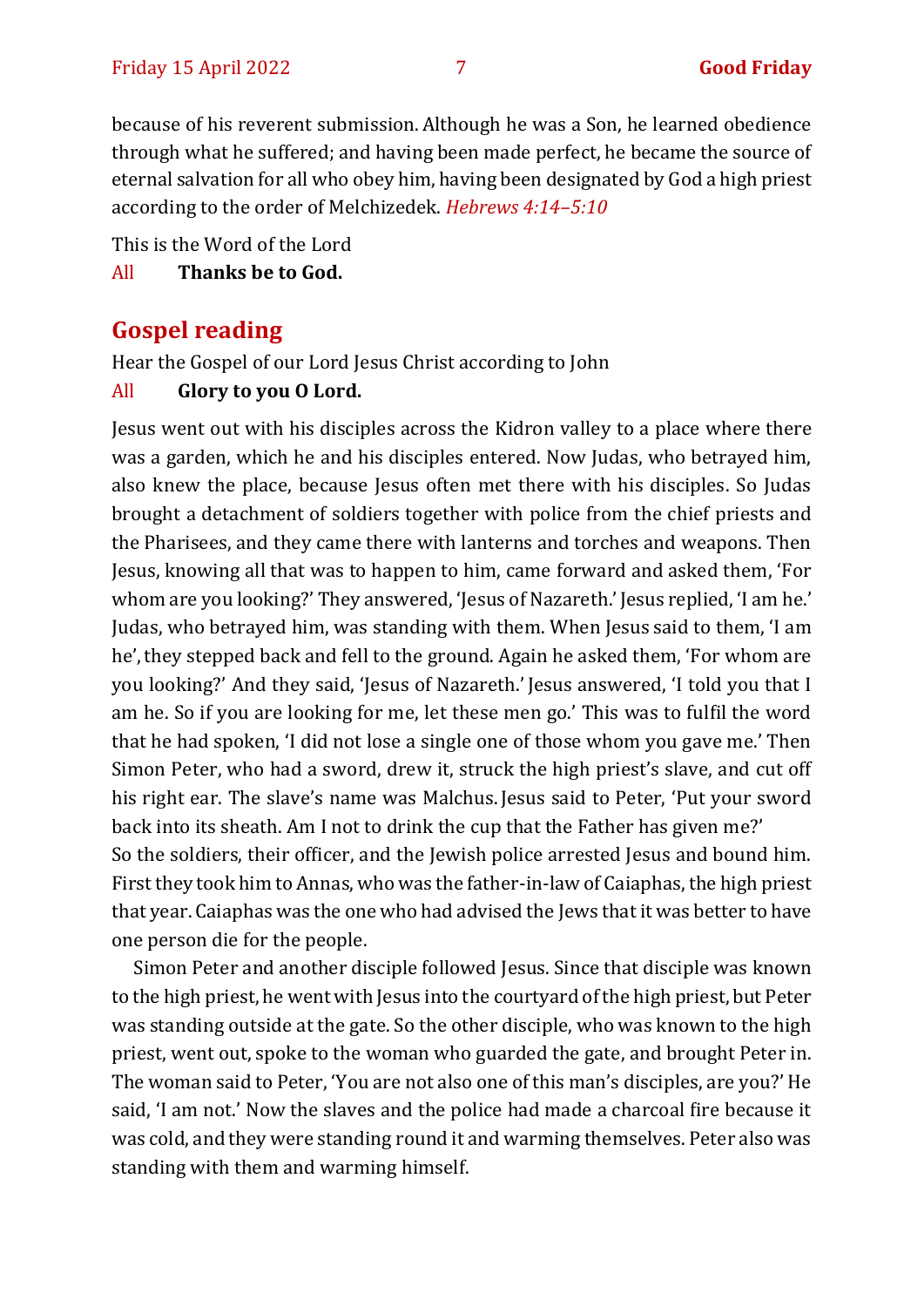Then the high priest questioned Jesus about his disciples and about his teaching. Jesus answered, 'I have spoken openly to the world; I have always taught in synagogues and in the temple, where all the Jews come together. I have said nothing in secret. Why do you ask me? Ask those who heard what I said to them; they know what I said.' When he had said this, one of the police standing nearby struck Jesus on the face, saying, 'Is that how you answer the high priest?' Jesus answered, 'If I have spoken wrongly, testify to the wrong. But if I have spoken rightly, why do you strike me?' Then Annas sent him bound to Caiaphas the high priest.

Now Simon Peter was standing and warming himself. They asked him, 'You are not also one of his disciples, are you?' He denied it and said, 'I am not.' One of the slaves of the high priest, a relative of the man whose ear Peter had cut off, asked, 'Did I not see you in the garden with him?' Again Peter denied it and, at that moment, the cock crowed.

Then they took Jesus from Caiaphas to Pilate's headquarters. It was early in the morning. They themselves did not enter the headquarters, so as to avoid ritual defilement and to be able to eat the Passover. So Pilate went out to them and said, 'What accusation do you bring against this man?' They answered, 'If this man were not a criminal, we would not have handed him over to you.' Pilate said to them, 'Take him yourselves and judge him according to your law.' The Jews replied, 'We are not permitted to put anyone to death.' (This was to fulfil what Jesus had said when he indicated the kind of death he was to die.)

Then Pilate entered the headquarters again, summoned Jesus, and asked him, 'Are you the King of the Jews?' Jesus answered, 'Do you ask this on your own, or did others tell you about me?' Pilate replied, 'I am not a Jew, am I? Your own nation and the chief priests have handed you over to me. What have you done?' Jesus answered, 'My kingdom is not from this world. If my kingdom were from this world, my followers would be fighting to keep me from being handed over to the Jews. But as it is, my kingdom is not from here.' Pilate asked him, 'So you are a king?' Jesus answered, 'You say that I am a king. For this I was born, and for this I came into the world, to testify to the truth. Everyone who belongs to the truth listens to my voice.' Pilate asked him, 'What is truth?'

After he had said this, he went out to the Jews again and told them, 'I find no case against him. But you have a custom that I release someone for you at the Passover. Do you want me to release for you the King of the Jews?' They shouted in reply, 'Not this man, but Barabbas!' Now Barabbas was a bandit.

Then Pilate took Jesus and had him flogged. And the soldiers wove a crown of thorns and put it on his head, and they dressed him in a purple robe. They kept coming up to him, saying, 'Hail, King of the Jews!' and striking him on the face.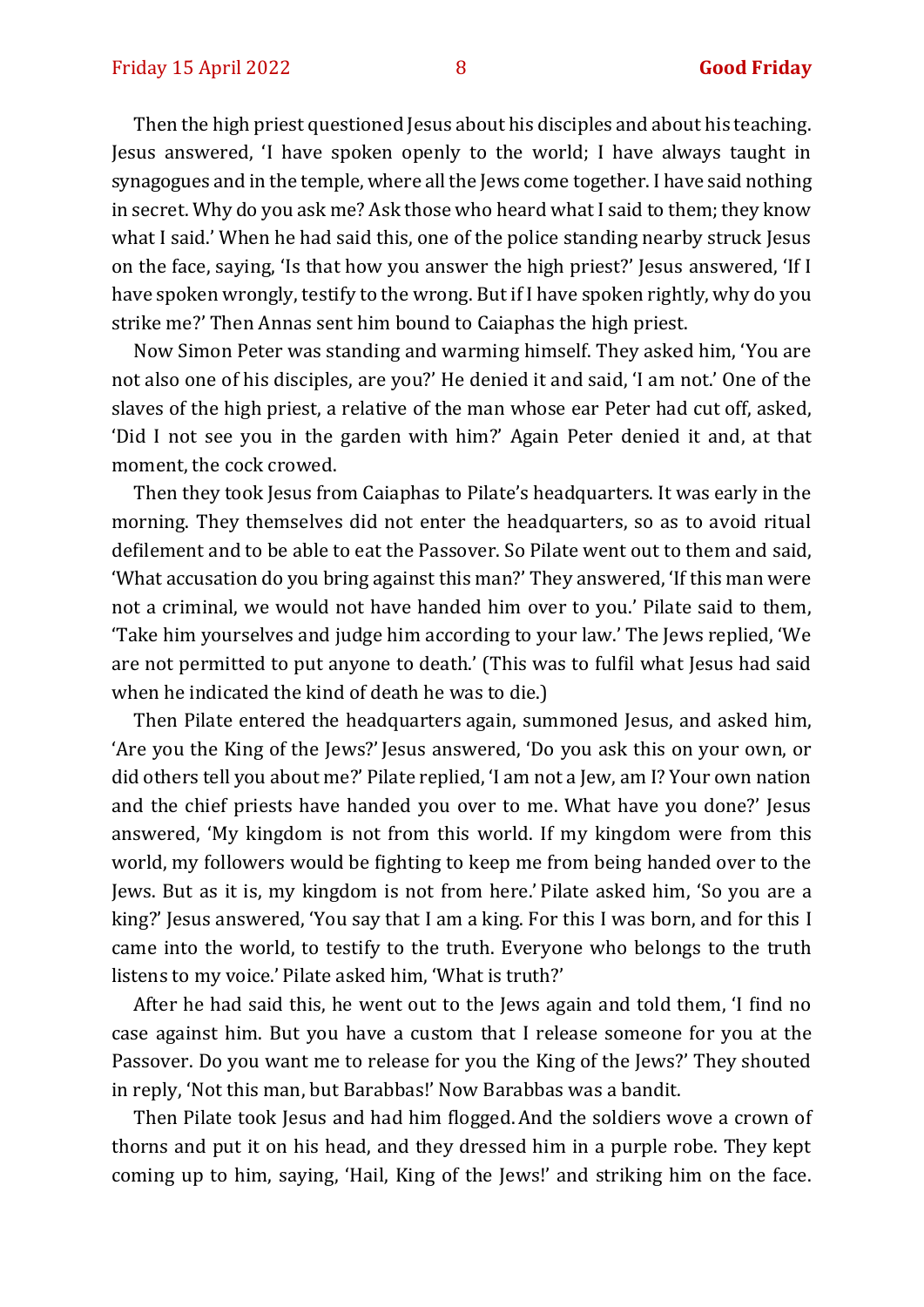Pilate went out again and said to them, 'Look, I am bringing him out to you to let you know that I find no case against him.' So Jesus came out, wearing the crown of thorns and the purple robe. Pilate said to them, 'Here is the man!' When the chief priests and the police saw him, they shouted, 'Crucify him! Crucify him!' Pilate said to them, 'Take him yourselves and crucify him; I find no case against him.' The Jews answered him, 'We have a law, and according to that law he ought to die because he has claimed to be the Son of God.'

Now when Pilate heard this, he was more afraid than ever. He entered his headquarters again and asked Jesus, 'Where are you from?' But Jesus gave him no answer. Pilate therefore said to him, 'Do you refuse to speak to me? Do you not know that I have power to release you, and power to crucify you?' Jesus answered him, 'You would have no power over me unless it had been given you from above; therefore the one who handed me over to you is guilty of a greater sin.' From then on Pilate tried to release him, but the Jews cried out, 'If you release this man, you are no friend of the emperor. Everyone who claims to be a king sets himself against the emperor.'

When Pilate heard these words, he brought Jesus outside and sat on the judge's bench at a place called The Stone Pavement, or in Hebrew Gabbatha. Now it was the day of Preparation for the Passover; and it was about noon. He said to the Jews, 'Here is your King!' They cried out, 'Away with him! Away with him! Crucify him!' Pilate asked them, 'Shall I crucify your King?' The chief priests answered, 'We have no king but the emperor.' Then he handed him over to them to be crucified.

So they took Jesus; and carrying the cross by himself, he went out to what is called The Place of the Skull, which in Hebrew is called Golgotha. There they crucified him, and with him two others, one on either side, with Jesus between them. Pilate also had an inscription written and put on the cross. It read, 'Jesus of Nazareth, the King of the Jews.' Many of the Jews read this inscription, because the place where Jesus was crucified was near the city; and it was written in Hebrew, in Latin, and in Greek. Then the chief priests of the Jews said to Pilate, 'Do not write, "The King of the Jews", but, "This man said, I am King of the Jews." 'Pilate answered, 'What I have written I have written.'When the soldiers had crucified Jesus, they took his clothes and divided them into four parts, one for each soldier. They also took his tunic; now the tunic was seamless, woven in one piece from the top. So they said to one another, 'Let us not tear it, but cast lots for it to see who will get it.' This was to fulfil what the scripture says,

'They divided my clothes among themselves, and for my clothing they cast lots.'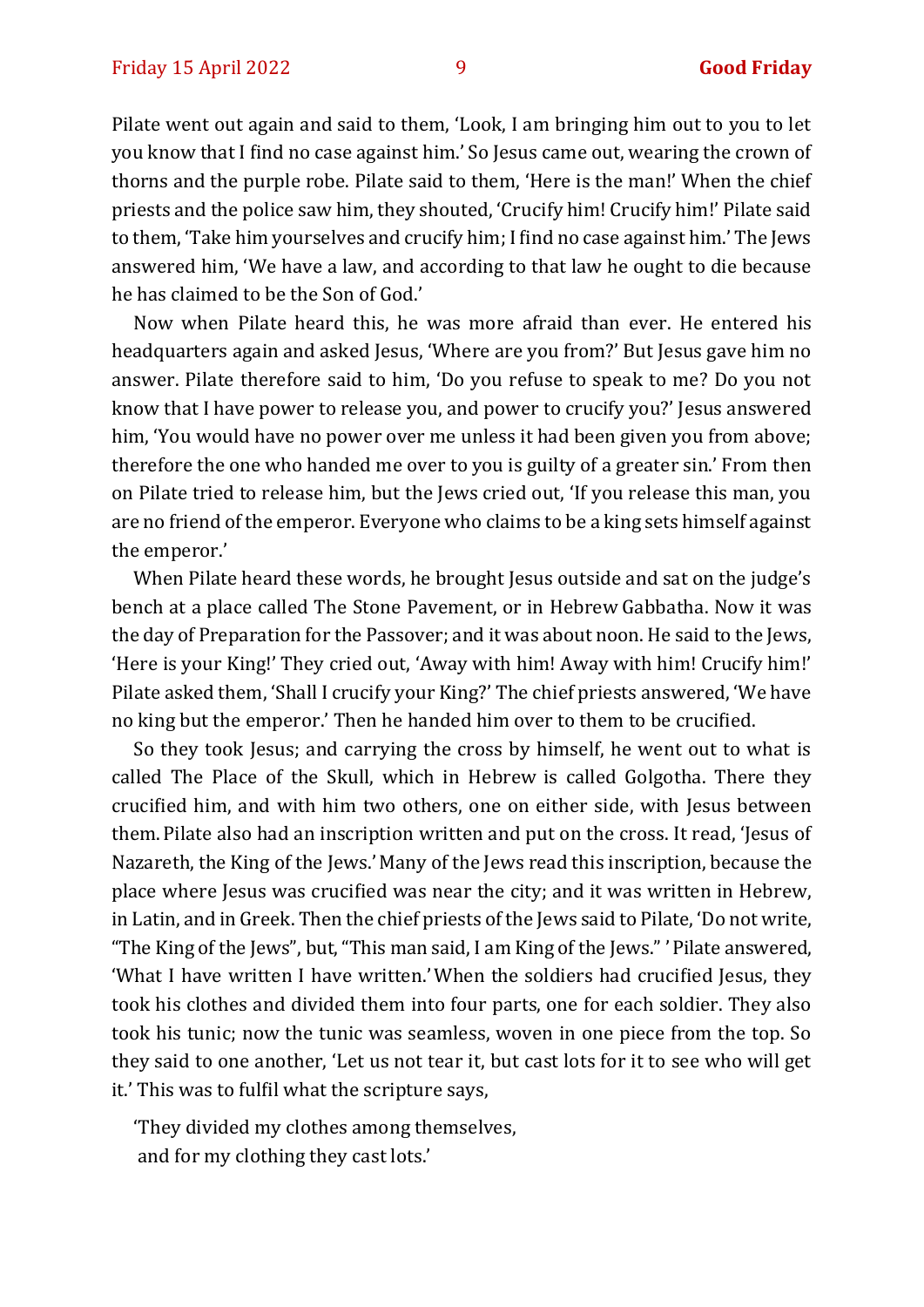And that is what the soldiers did.

Meanwhile, standing near the cross of Jesus were his mother, and his mother's sister, Mary the wife of Clopas, and Mary Magdalene. When Jesus saw his mother and the disciple whom he loved standing beside her, he said to his mother, 'Woman, here is your son.' Then he said to the disciple, 'Here is your mother.' And from that hour the disciple took her into his own home.

After this, when Jesus knew that all was now finished, he said (in order to fulfil the scripture), 'I am thirsty.' A jar full of sour wine was standing there. So they put a sponge full of the wine on a branch of hyssop and held it to his mouth. When Jesus had received the wine, he said, 'It is finished.' Then he bowed his head and gave up his spirit.

Since it was the day of Preparation, the Jews did not want the bodies left on the cross during the sabbath, especially because that sabbath was a day of great solemnity. So they asked Pilate to have the legs of the crucified men broken and the bodies removed. Then the soldiers came and broke the legs of the first and of the other who had been crucified with him. But when they came to Jesus and saw that he was already dead, they did not break his legs. Instead, one of the soldiers pierced his side with a spear, and at once blood and water came out.(He who saw this has testified so that you also may believe. His testimony is true, and he knows that he tells the truth.) These things occurred so that the scripture might be fulfilled, 'None of his bones shall be broken.' And again another passage of scripture says, 'They will look on the one whom they have pierced.'

After these things, Joseph of Arimathea, who was a disciple of Jesus, though a secret one because of his fear of the Jews, asked Pilate to let him take away the body of Jesus. Pilate gave him permission; so he came and removed his body. Nicodemus, who had at first come to Jesus by night, also came, bringing a mixture of myrrh and aloes, weighing about a hundred pounds. They took the body of Jesus and wrapped it with the spices in linen cloths, according to the burial custom of the Jews.Now there was a garden in the place where he was crucified, and in the garden there was a new tomb in which no one had ever been laid. And so, because it was the Jewish day of Preparation, and the tomb was nearby, they laid Jesus there. *John 18:1–19:42*

This is the Gospel of the Lord

All **Praise to you O Christ.**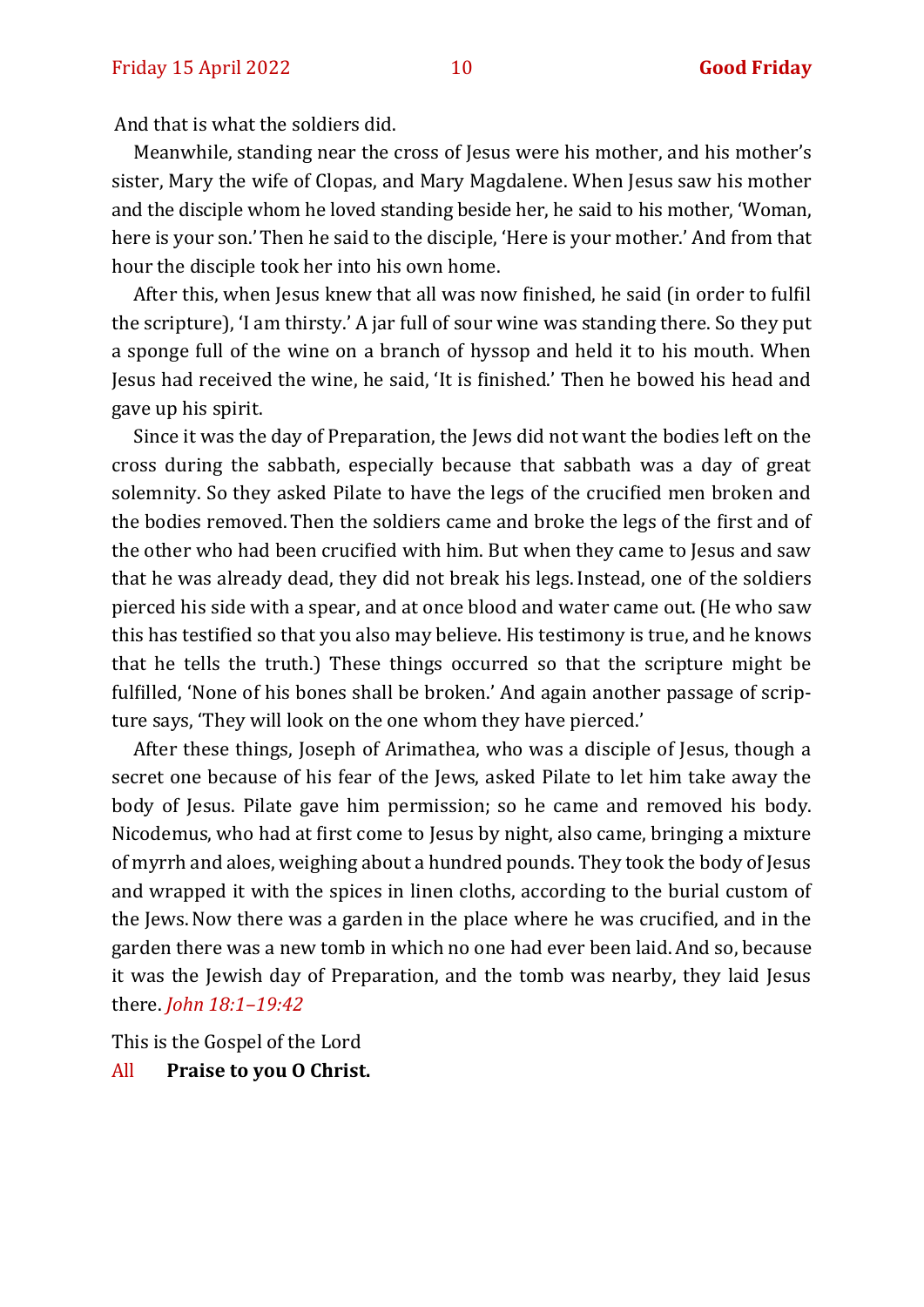## **Prayers of intercession**

Let us pray.

God sent his Son into the world, not to condemn the world, but that the world might be saved through him. Therefore, we pray to our heavenly Father for people everywhere according to their needs.

Let us pray for the Church of God throughout the world: for unity in faith, in witness, and in service; for bishops and other ministers, and those whom they serve; for our bishop, and the people of this diocese; for all Christians in this place; for those to be baptised; for those who are mocked and persecuted for their faith, that God will confirm his Church in faith, increase it in love, and preserve it in peace.

#### *Silence*

Lord, hear us.

#### All **Lord, graciously hear us.**

Almighty and everlasting God,

by whose Spirit the whole body of the Church

is governed and sanctified:

hear our prayer which we offer

for all your faithful people;

that in their vocation and ministry

each may serve you in holiness and truth,

to the glory of your Name:

through our Lord and saviour Jesus Christ.

Amen.

Let us pray for the nations of the world and their leaders:

Parliament of this land;

for those who administer the law and all who serve in public office;

for all who strive for justice and reconciliation

that, by God's help, the world may live in peace and freedom.

#### *Silence*

Lord, hear us.

All **Lord, graciously hear us.**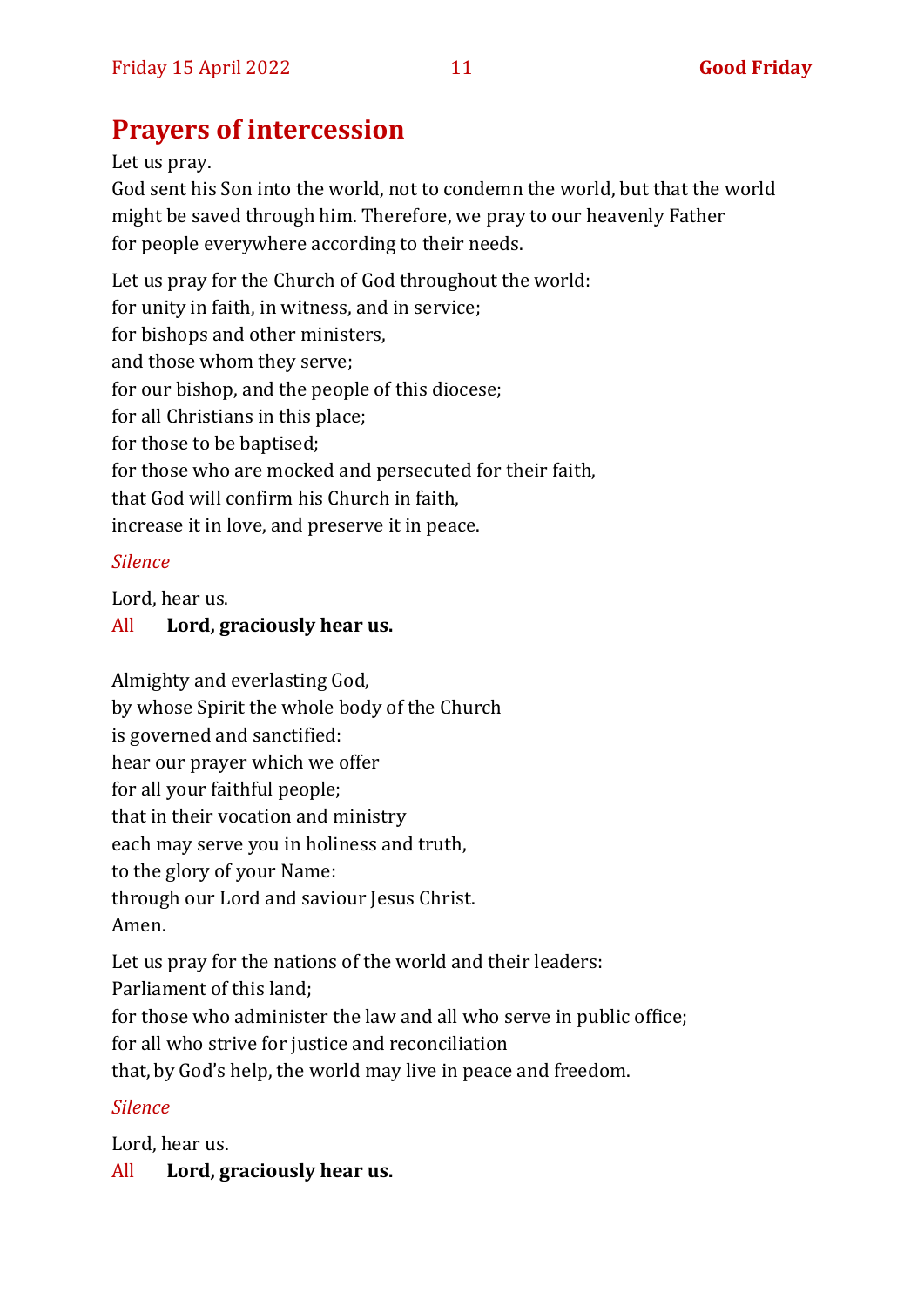Most gracious God and Father in whose will is our peace: turn our hearts and the hearts of all to yourself that, by the power of your Spirit, the peace which is founded on justice may be established throughout the world; through Jesus Christ our Lord. Amen.

Let us pray for God's ancient people, the Jews, the first to hear his word: for greater understanding between Christian and Jew; for the removal of our blindness and bitterness of heart, that God will grant us grace to be faithful to his covenant and grow in love of his Name.

#### *Silence*

Lord, hear us.

#### All **Lord, graciously hear us.**

Lord God of Abraham,

bless the children of your covenant,

both Jew and Christian;

take from us all blindness and bitterness of heart,

and hasten the coming of your Kingdom,

when Israel shall be saved,

the Gentiles gathered in,

and we shall dwell together in mutual love and peace

under the one God and Father of our Lord Jesus Christ. Amen.

Let us pray for those who do not believe the Gospel of Christ:– for those who follow other faiths and creeds; for those who have not heard the message of salvation; for all those who have lost their faith; for the contemptuous and scornful; for those who are enemies of Christ and persecute those who follow him; for all who deny the faith of Christ crucified, that God will open their hearts to the truth, and lead them to faith and obedience.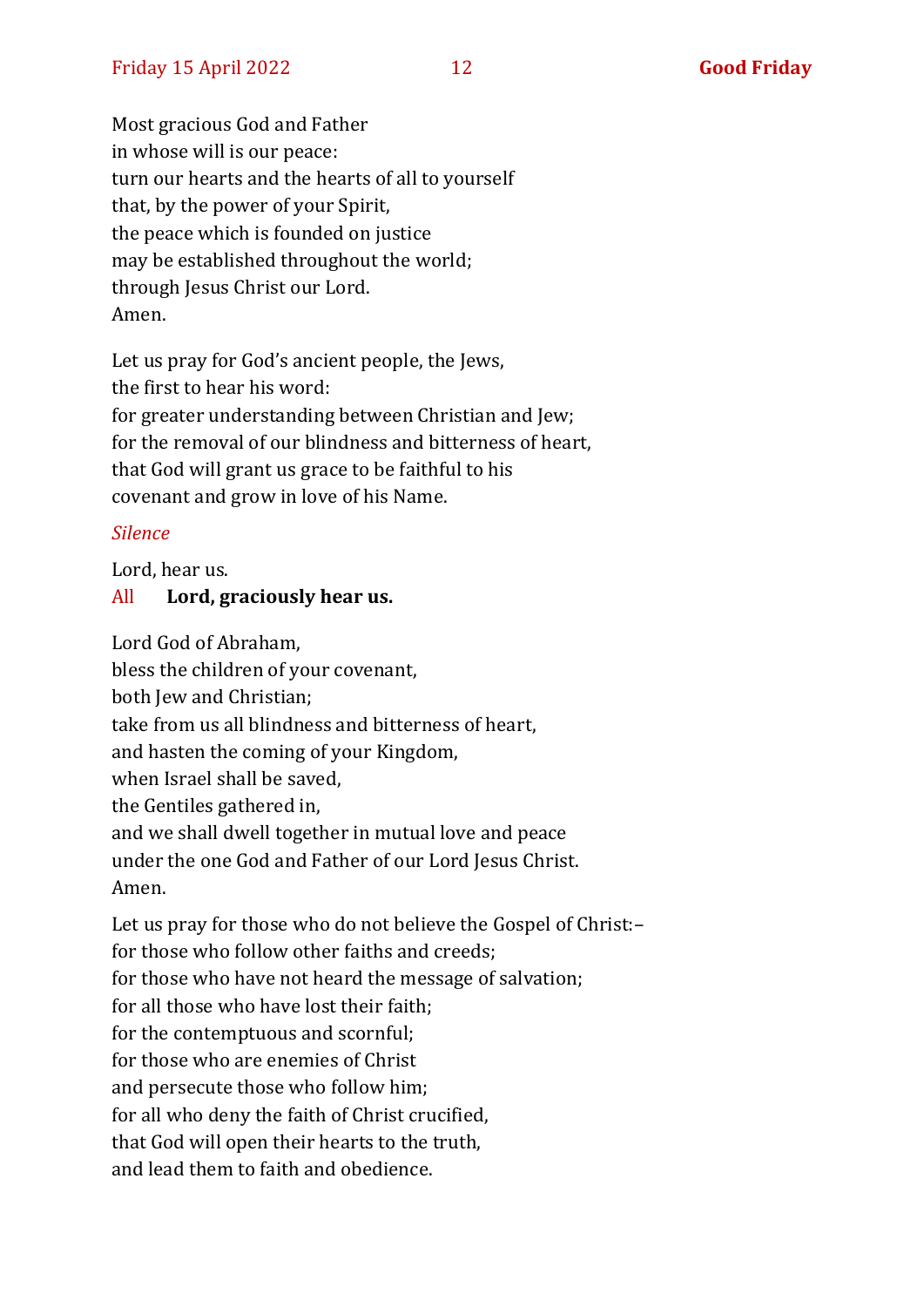#### *Silence*

Lord, hear us.

#### All **Lord, graciously hear us.**

Merciful God,

creator of all people of the earth,

have compassion on those who do not know you,

and by the preaching of your Gospel

with grace and power,

gather them into the one fold of the one Shepherd,

Christ our Lord.

Amen.

Let us pray for all who suffer: for those who are deprived and oppressed; for all who are sick or handicapped; for those in darkness, in doubt, and in despair, in loneliness and fear; for prisoners; for the victims of false accusations and violence; for all at the point of death, and those who watch beside them, that God in his mercy will sustain them with the knowledge of his love.

#### *Silence*

Lord, hear us.

### All **Lord, graciously hear us.**

#### *Silence*

Almighty and everlasting God, the comforter of the sad, the strength of those who suffer: hear the prayers of your children who cry out of any trouble; and to every distressed soul, grant mercy, relief and refreshment, through Jesus Christ our Lord. Amen.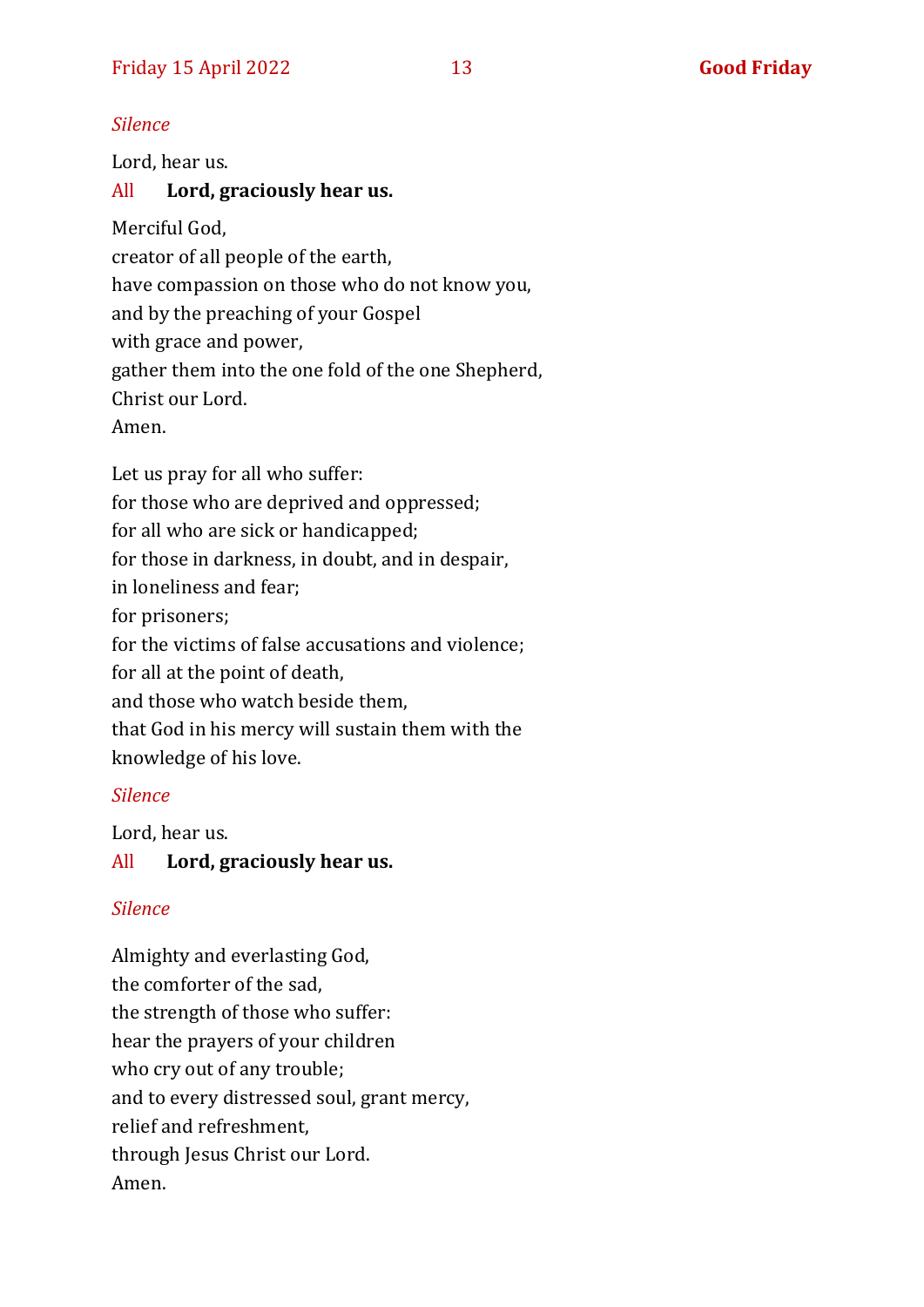Let us commend ourselves and all God's children to his unfailing love, and pray for the grace of a holy life that, with all who have died in the peace of Christ, we may come to the fullness of eternal life and the joy of the resurrection.

All **Merciful Father, accept these prayers for the sake of your Son, our Saviour Jesus Christ. Amen.**

*A cross is carried from the front to the altar and faces the people.* 

## **The reproaches**

The reproaches are imagined as spoken by the cross or by Jesus on the Cross. The cantor chants the sentences not printed in bold type. Each portion includes two prime marks ′, which indicate the places of inflection during the chanting.

- All **My people, what have I done to you? How have I offended you? Answer me.**
- Cantor I led you out of Egypt, from slavery to **′**freedom but you led your Savi**′**our to the cross.
- All **My people, what have I done to you? How have I offended you? Answer me! Holy is God! Holy and strong! Holy immortal one, have mercy on us.**

Cantor For forty years I led you to safety through the **′**desert. I fed you with manna from heaven, and brought you to a land of plenty; but you led your Sav**′**iour to the cross.

All **Holy is God! Holy and Strong! Holy immortal one, have mercy on us.**

Cantor What more could I have done for you? I planted you as my fairest vine, but you yielded only bit**′**terness. When I was thirsty, you gave me vinegar to drink, and pierced your Saviour's **′**side with a lance.

All **Holy is God! Holy and Strong! Holy immortal one, have mercy on us.**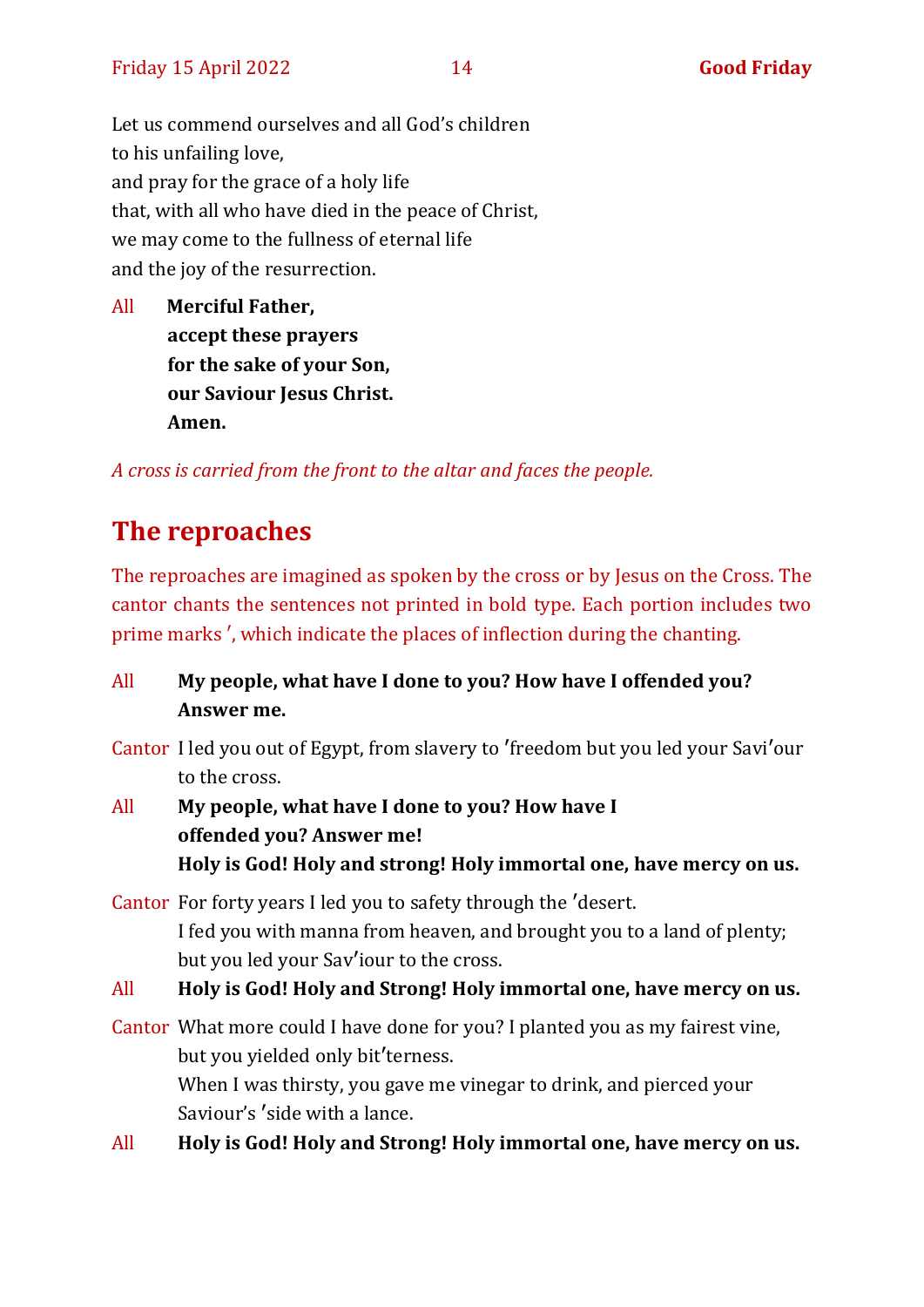Cantor I opened the sea be**′**fore you. but you opened my **′**side with a spear.

- All **My people, what have I done to you? How have I offended you? Answer me!**
- Cantor I led you on your way in a pillar of **′**cloud. but you led me **′**to Pilate's court.
- All **My people, what have I done to you? How have I offended you? Answer me!**
- Cantor I bore you up with manna in the **′**desert, but you struck me down 'and scourgéd me.
- All **My people, what have I done to you? How have I offended you? Answer me!**

Cantor I gave you saving water from **′**the rock, but you gave me gall and vin**′**egar to drink.

All **My people, what have I done to you? How have I offended you? Answer me!**

Cantor I gave you a royal **′**sceptre, but you gave me **′**a crown of thorns.

- All **My people, what have I done to you? How have I offended you? Answer me!**
- Cantor I raised you to the height of maj**′**esty, but you raised me **′**high on a cross.
- All **My people, what have I done to you? How have I offended you? Answer me!**

Cantor We praise and a**′**dore you, **′**O Christ.

All **By your cross and precious blood you have redeemed us.**

Cantor Worthy is the Lamb, the Lamb that **′**was slain, to receive all power and wealth, wisdom and might, honour and **′**glory and praise!

All **We praise and adore you, O Christ: by your cross and precious blood you have redeemed us.**

Cantor You are worthy, O Christ, for you **′**were slain; and by your blood you purchased for God people of every tribe, language, **′**nation and race; you have made them a roy**′**al house, to serve you as priests; and they shall **′**reign upon earth.